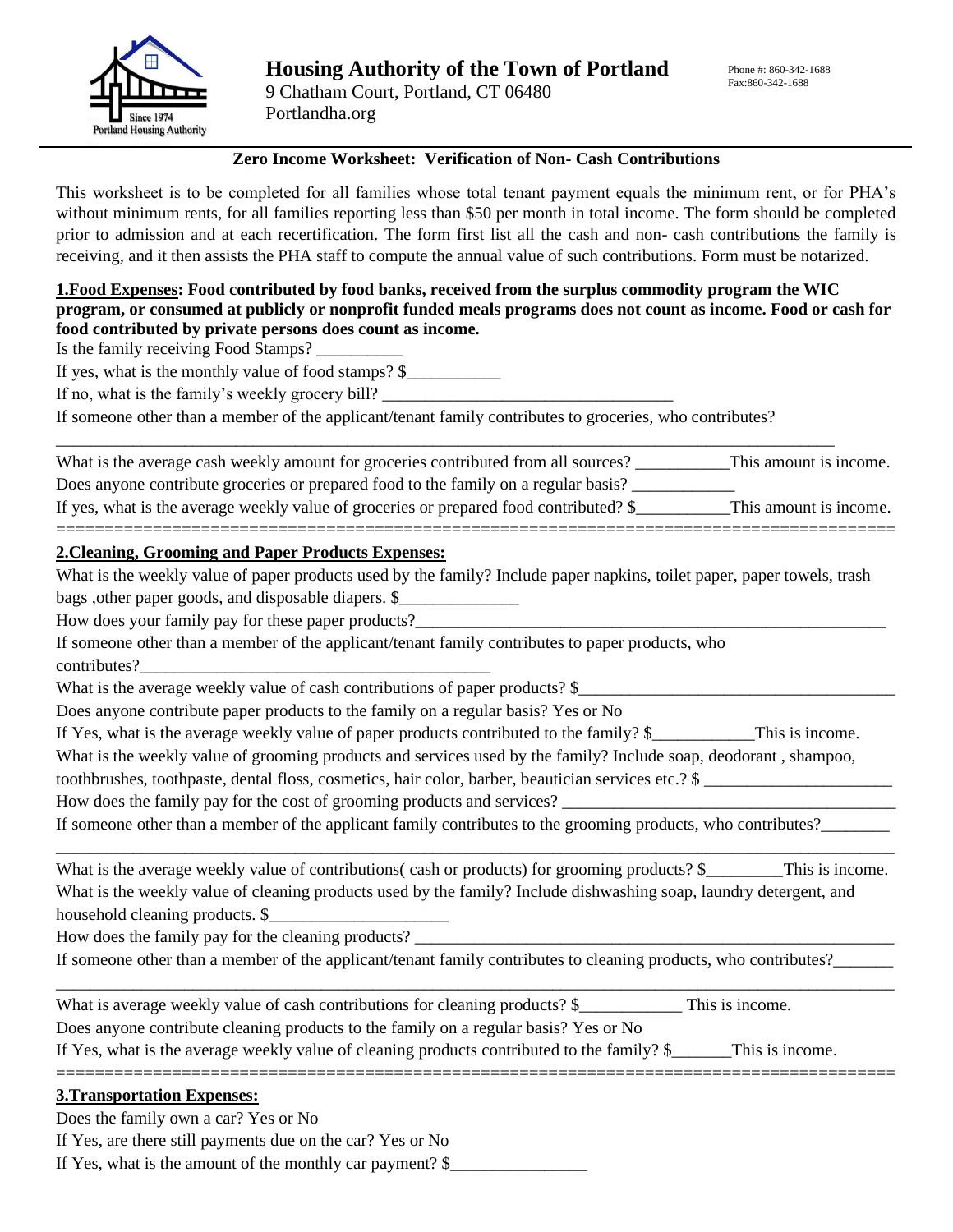How does the family make that car payment?

Id someone other than a member of the applicant/tenant household contributes to the car payment, who contributes?

| What is the monthly amount of contribution toward the car payment? $\frac{1}{2}$                                      | This is income. |
|-----------------------------------------------------------------------------------------------------------------------|-----------------|
| The amount is income whether it is cash paid to the family or cash paid directly to the holder of the car note.       |                 |
| If the family owns a car outright (no payments are due), what are the average monthly amounts the family pays for the |                 |
| following? Gas? \$                                                                                                    | Insurance? \$   |
| How does the family pay for these autos related expenses?                                                             |                 |

If someone other than a member of the applicant/tenant contributes to the car's operating cost, who contributes?

What is the average monthly amount of cash or direct payment contribution to the cars operating cost?  $\$\$  This is income.

\_\_\_\_\_\_\_\_\_\_\_\_\_\_\_\_\_\_\_\_\_\_\_\_\_\_\_\_\_\_\_\_\_\_\_\_\_\_\_\_\_\_\_\_\_\_\_\_\_\_\_\_\_\_\_\_\_\_\_\_\_\_\_\_\_\_\_\_\_\_\_\_\_\_\_\_\_\_\_\_\_\_\_\_\_\_\_\_\_\_\_\_\_\_\_\_\_

Note : Uninsured or unregistered automobiles cannot be parked on the PHA property.

If the family does not own a car, what does the family use for transportation?\_\_\_\_\_\_\_\_\_\_\_\_\_\_\_\_\_\_\_\_\_\_\_\_\_\_\_\_\_\_\_\_\_\_\_\_

How does the family pay for transportation?

If someone other than a member of the applicant/tenant family contributes to other transportation cost, what is the average monthly amount of cash or other contribution to transportation? \$\_\_\_\_\_\_\_\_\_\_\_\_\_ This is income.

=======================================================================================

======================================================================================

\_\_\_\_\_\_\_\_\_\_\_\_\_\_\_\_\_\_\_\_\_\_\_\_\_\_\_\_\_\_\_\_\_\_\_\_\_\_\_\_\_\_\_\_\_\_\_\_\_\_\_\_\_\_\_\_\_\_\_\_\_\_\_\_\_\_\_\_\_\_\_\_\_\_\_\_\_\_\_\_\_\_\_\_\_\_\_\_\_\_\_\_\_\_\_\_\_\_

#### **4.Entertainment Expenses:**

Does the family have a cable TV or streaming service connection? Yes or No

If Yes, does the family have the basic minimum services or do they have any premium channels? Yes or No

What is the average monthly cost of cable TV services? \$

How does the family pay for cable TV services?

If someone other than a member of the applicant/tenant family contributes to the cost of cable TV services or streaming services, who contributes?

What is average monthly contribution in cash or direct payment to the cost of cable/ streaming services? \$\_\_\_\_\_\_\_\_\_\_\_\_\_ This amount is income.

What is the average weekly cost of other types of entertainment to the family?

Internet \$\_\_\_\_\_\_\_\_\_\_\_ Movies \$\_\_\_\_\_\_\_\_\_Club Memberships \$\_\_\_\_\_\_\_\_\_\_\_ Sporting or Music Events \$\_\_\_\_\_\_\_\_\_\_\_

Vacations \$\_\_\_\_\_\_\_\_\_\_ Liquor/Beer/Wine \$\_\_\_\_\_\_\_\_\_Lottery Tickets \$\_\_\_\_\_\_\_\_\_\_\_ Other Entertainment \$\_\_\_\_\_\_\_\_\_

If someone other than a member of the applicant /tenant family contributes to the cost of other entertainment, who contributes?\_\_\_\_\_\_\_\_\_\_\_\_\_\_\_\_\_\_\_\_\_\_\_\_\_\_\_\_\_\_\_\_\_\_\_\_\_\_\_\_\_\_\_\_\_\_\_\_\_\_\_\_\_\_\_\_\_\_\_\_\_\_\_\_\_\_\_\_\_\_\_\_\_\_\_\_\_\_\_\_\_\_\_\_\_\_\_\_

What is the average monthly contribution in cash for entertainment provided for other entertainment?\$\_\_\_\_\_\_This is income.

### **5. Clothing Expenses:**

What is the average monthly cost for clothing and shoes for the family?  $\$ 

How does the family pay for clothing and shoes?

If someone other than a member of the applicant/tenant family contributes to the cost of clothing, who contributes?

| What is the average monthly contribution (in cash or new clothes and shoes) for clothing? \$<br>This is income. |  |
|-----------------------------------------------------------------------------------------------------------------|--|
| What is the weekly amount spent by the family for laundry/dry cleaning clothing? $\S$                           |  |
| How does the family pay for cleaning its clothing?                                                              |  |

\_\_\_\_\_\_\_\_\_\_\_\_\_\_\_\_\_\_\_\_\_\_\_\_\_\_\_\_\_\_\_\_\_\_\_\_\_\_\_\_\_\_\_\_\_\_\_\_\_\_\_\_\_\_\_\_\_\_\_\_\_\_\_\_\_\_\_\_\_\_\_\_\_\_\_\_\_\_\_\_\_\_\_\_\_\_\_\_\_\_\_\_\_\_\_\_\_\_

\_\_\_\_\_\_\_\_\_\_\_\_\_\_\_\_\_\_\_\_\_\_\_\_\_\_\_\_\_\_\_\_\_\_\_\_\_\_\_\_\_\_\_\_\_\_\_\_\_\_\_\_\_\_\_\_\_\_\_\_\_\_\_\_\_\_\_\_\_\_\_\_\_\_\_\_\_\_\_\_\_\_\_\_\_\_\_\_\_\_\_\_\_\_\_\_\_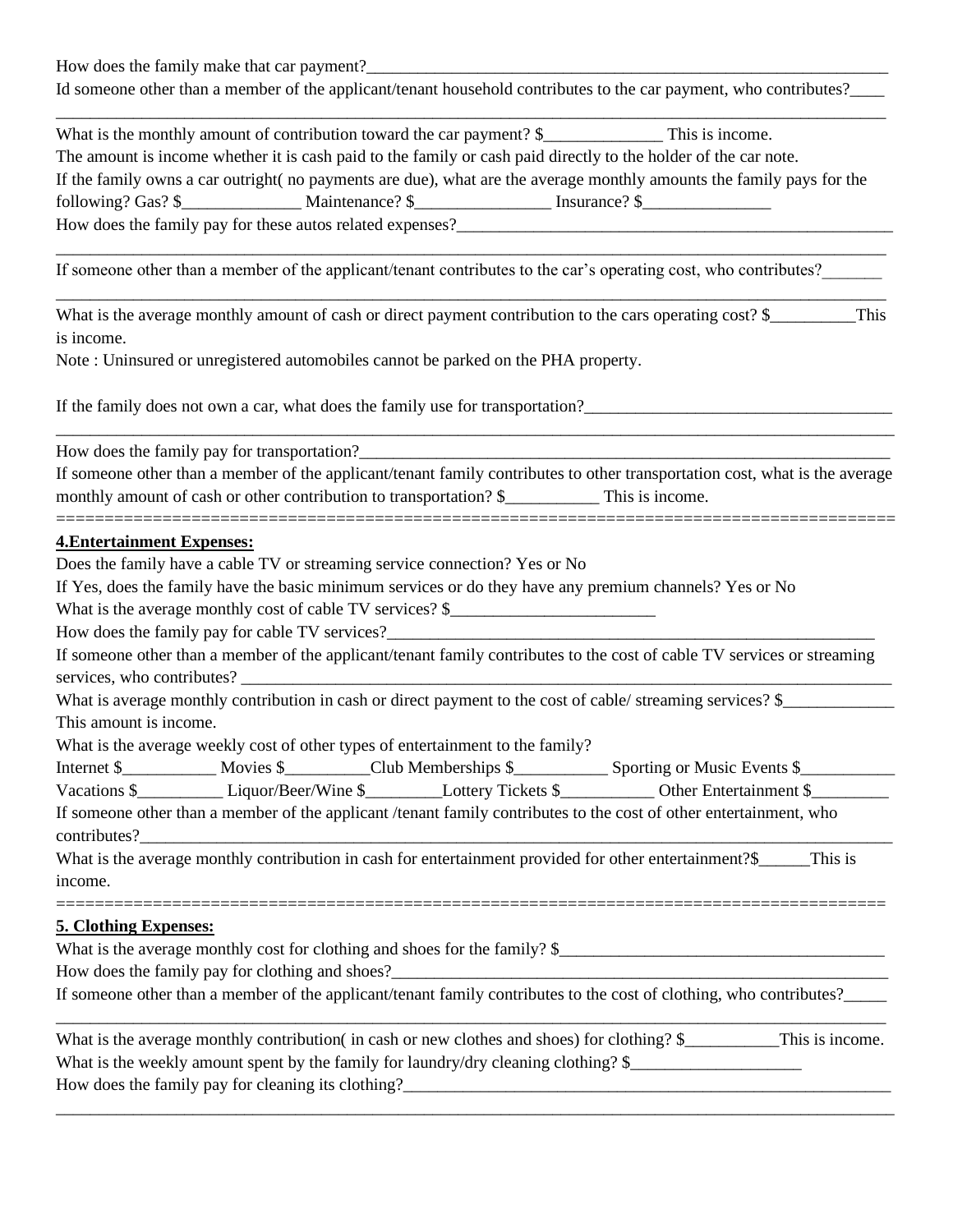If someone other than a member of the applicant/tenant household contributes to the cost of cleaning clothing, who contributes?

\_\_\_\_\_\_\_\_\_\_\_\_\_\_\_\_\_\_\_\_\_\_\_\_\_\_\_\_\_\_\_\_\_\_\_\_\_\_\_\_\_\_\_\_\_\_\_\_\_\_\_\_\_\_\_\_\_\_\_\_\_\_\_\_\_\_\_\_\_\_\_\_\_\_\_\_\_\_\_\_\_\_\_\_\_\_\_\_\_\_\_\_

======================================================================================

What is the average monthly contribution for clothes cleaning?  $\$\$  This is income.

### **6. Smoking Expenses:**

Does anyone in the applicant/tenant household smoke cigarettes or cigars? Yes or No

If yes, how many packs per day are smoked by the smokers in the household?

How does the family pay for the cost of cigarretts/cigars?

If someone other than a member of the applicant/tenant household contributes to the cost of smoking, who contributes?

\_\_\_\_\_\_\_\_\_\_\_\_\_\_\_\_\_\_\_\_\_\_\_\_\_\_\_\_\_\_\_\_\_\_\_\_\_\_\_\_\_\_\_\_\_\_\_\_\_\_\_\_\_\_\_\_\_\_\_\_\_\_\_\_\_\_\_\_\_\_\_\_\_\_\_\_\_\_\_\_\_\_\_\_\_\_\_\_\_\_\_\_\_\_\_\_\_\_

What is the average monthly contribution ( in cash, cigarettes or cigars) \$\_\_\_\_\_\_\_\_\_\_\_\_\_This amount is income. =======================================================================================

### **7. Communications Expenses:**

Does the family have a telephone? Yes or No

If yes, how many lines does the family have into its house/apartment?

Does the family have any special telephone services? Yes or No

Does anyone in the family have a cell phone? Yes or No

What is the average monthly cost for cell phone services? \$\_\_\_\_\_\_\_\_\_\_\_\_\_\_\_\_\_\_\_\_\_

How does the family pay for the cost of cellphone services?\_\_\_\_\_\_\_\_\_\_\_\_\_\_\_\_\_\_\_\_\_

If someone other than a member of the applicant/tenant household contributes to the cost of cell phone service, who contributes?

What is the average monthly contribution (in cash or direct payment of the cell phone bill) for telephone services?

\_\_\_\_\_\_\_\_\_\_\_\_\_\_\_\_\_\_\_\_\_\_\_\_\_\_\_\_\_\_\_\_\_\_\_\_\_\_\_\_\_\_\_\_\_\_\_\_\_\_\_\_\_\_\_\_\_\_\_\_\_\_\_\_\_\_\_\_\_\_\_\_\_\_\_\_\_\_\_\_\_\_\_\_\_\_\_\_

\$\_\_\_\_\_\_\_\_\_This amount is income.

Does the family have internet connection? Yes or No

If yes, who is the internet provider?

What is the monthly cost of the internet connection? Yes or No

How does the family pay for the internet connection?

What is the average monthly cost of the internet connection?\_\_\_\_\_\_\_\_\_\_\_\_\_\_\_\_\_\_\_\_\_\_\_\_\_\_\_\_\_\_\_\_\_\_\_\_\_\_\_\_\_\_\_\_\_\_\_\_\_

If someone other than a member of the applicant/tenant family contributes to the cost of the internet connection, who  $contributes?$ 

\_\_\_\_\_\_\_\_\_\_\_\_\_\_\_\_\_\_\_\_\_\_\_\_\_\_\_\_\_\_\_\_\_\_\_\_\_\_\_\_\_\_\_\_\_\_\_\_\_\_\_\_\_\_\_\_\_\_\_\_\_\_\_\_\_\_\_\_\_\_\_\_\_\_\_\_\_\_\_\_\_\_\_\_\_\_\_\_\_\_\_\_\_\_\_\_\_

=======================================================================================

## **8.Medical Expenses:**

Does the family have any unreimbursed medical expenses? Yes or No If yes, what is the average monthly cost of unreimbursed medical expenses? \$\_\_\_\_\_\_\_\_\_\_\_\_\_\_\_\_\_\_\_\_\_\_\_\_\_\_\_\_\_\_\_\_\_\_\_ How does the family pay for unreimbursed medical expenses?\_\_\_\_\_\_\_\_\_\_\_\_\_\_\_\_\_\_\_\_\_\_ If someone other than a member of the applicant/tenant household contributes towards medical expenses, who contributes? =======================================================================================

## **9. Miscellaneous Expenses:**

**PETS:** Are there any pets in the household: \_\_\_\_\_\_\_\_\_\_\_\_\_\_\_\_ If so, monthly amount spent for pet food, veterinarian care, toys etc.: \_\_\_\_\_\_\_\_\_\_\_\_\_\_ Source of funds for these expenses: \_\_\_\_\_\_\_\_\_\_\_\_\_\_\_\_\_\_\_\_

Listed below any other expenses the family might have. Indicate the monthly amount the family spends on any applicable expenses and the amounts contributed towards the expense:

\_\_\_\_\_\_\_\_\_\_\_\_\_\_\_\_\_\_\_\_\_\_\_\_\_\_\_\_\_\_\_\_\_\_\_\_\_\_\_\_\_\_\_\_\_\_\_\_\_\_\_\_\_\_\_\_\_\_\_\_\_\_\_\_\_\_\_\_\_\_\_\_\_\_\_\_\_\_\_\_\_\_\_\_\_\_\_\_\_\_\_\_\_\_\_ \_\_\_\_\_\_\_\_\_\_\_\_\_\_\_\_\_\_\_\_\_\_\_\_\_\_\_\_\_\_\_\_\_\_\_\_\_\_\_\_\_\_\_\_\_\_\_\_\_\_\_\_\_\_\_\_\_\_\_\_\_\_\_\_\_\_\_\_\_\_\_\_\_\_\_\_\_\_\_\_\_\_\_\_\_\_\_\_\_\_\_\_\_\_\_ \_\_\_\_\_\_\_\_\_\_\_\_\_\_\_\_\_\_\_\_\_\_\_\_\_\_\_\_\_\_\_\_\_\_\_\_\_\_\_\_\_\_\_\_\_\_\_\_\_\_\_\_\_\_\_\_\_\_\_\_\_\_\_\_\_\_\_\_\_\_\_\_\_\_\_\_\_\_\_\_\_\_\_\_\_\_\_\_\_\_\_\_\_\_\_